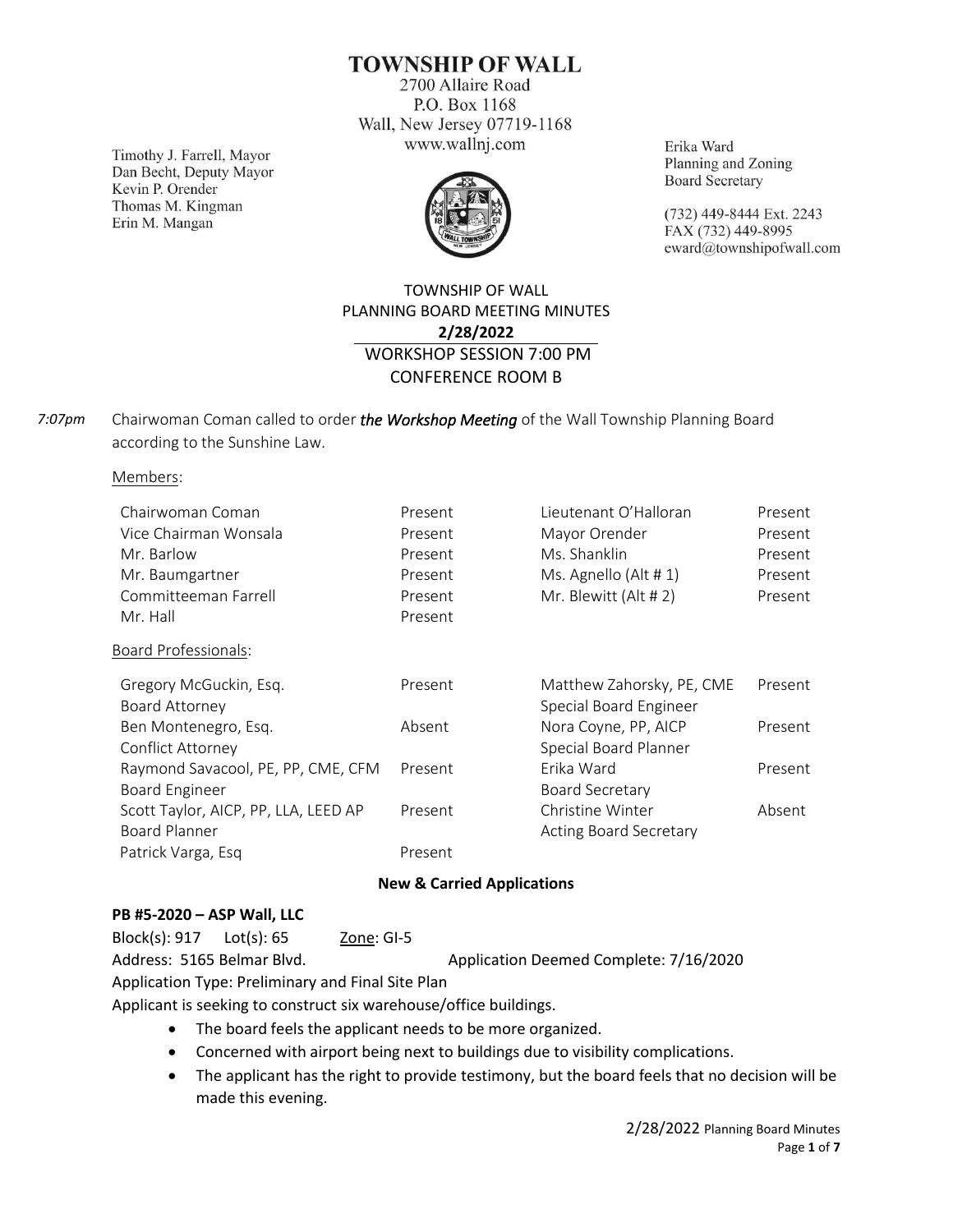# **PB#2-2022- Poppy Properties**

Block(s):230 Lot(s):6 Zone:R-10

Address: 2907 McKinley Avenue Application Deemed Complete: 1/10/2022

Application Type: Minor Subdivision

Applicant is seeking to subdivide the property into two single family residential lots.

- Needs to comply with housing façade diversity ordinance.
- Ms. Agnello and Lt. O'Halloran identified they would be recusing themselves from the application.

### **PB#5-2022- The Arc of Monmouth Inc.**

Block(s): 930 Lot(s): 51.02 Zone: OR-10 Address: 1345 Campus Parkway Unit A4-A16 Application Deemed Complete: 1/19/2022 Application Type: Major Preliminary and Final Site Plan Applicant is seeking a change of use of approximately 28,874 square feet to use the existing building for services for the elderly and people with disablities. • Mentioned making property more ADA compliant

• Does not like idea of two small parking stalls because it increases the risk of minor accidents.

#### **PB # 9-2021 – Wall Owner, LLC**

Block(s): 922 Lot(s): 5 Zone: OR-10 & GI-10

Address: 1875 HIGHWAY 34 Application Deemed Complete: 6/1/2021

Application Type: Preliminary and Final Site Plan with Conditions

Applicant is seeking to construct a warehouse and non-store retailer complex with associated site improvements.

*Carried to 4/25/2022 with noticing required*

#### **Resolutions**

#### **PB # 15-2021 – Target Corp.**

Block(s): 88, Lot(s): 4, 5 Address: 1825 & 1821 Highway 35

• No corrections. Resolution can be adopted as written.

# **PB # 18-2021 – Two Jay Realty, LLC**

Block(s): 811.10 Lot(s): 17.01 Address

• No corrections. Resolution can be adopted as written.

#### **Other Business**

**Ordinance No. 12-2022-** Repealing Ordinance No. 17-2020 to reinstate the former zoning of R-30 to Block 909 Lot(s) 1 and 6- 5006 Marshall Road.

• Repealing affordable housing zone 17-2020 and requests to go back to the original zoning since the affordable housing development is not proceeding.

#### **Minutes to be Adopted**

# **Adjournment**

# 7:30 pm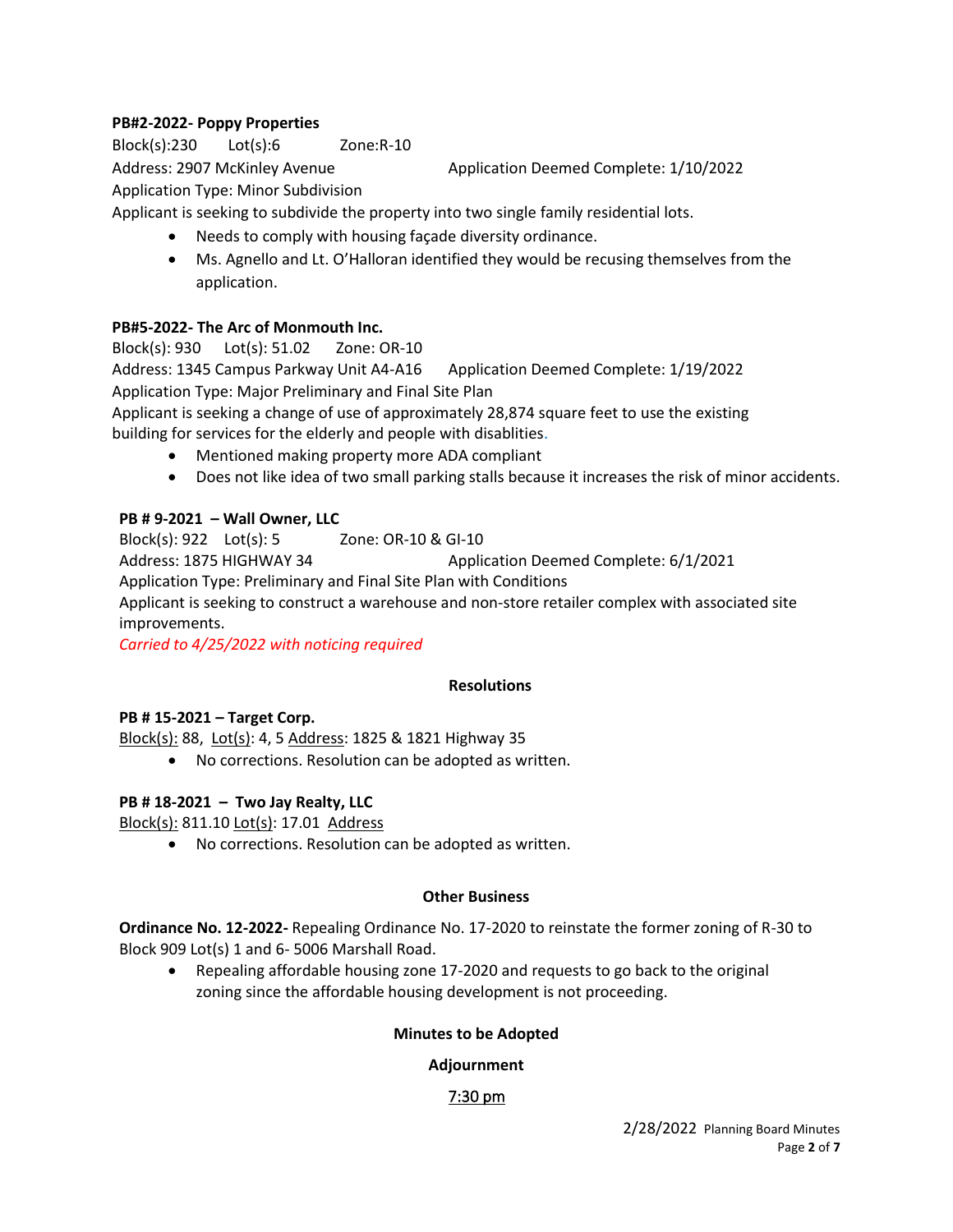# **TOWNSHIP OF WALL**

2700 Allaire Road P.O. Box 1168 Wall, New Jersey 07719-1168 www.wallnj.com

Timothy J. Farrell, Mayor Dan Becht, Deputy Mayor Kevin P. Orender Thomas M. Kingman Erin M. Mangan



Erika Ward Planning and Zoning **Board Secretary** 

(732) 449-8444 Ext. 2243 FAX (732) 449-8995 eward@townshipofwall.com

# TOWNSHIP OF WALL PLANNING BOARD MEETING MINUTES **2/28/2022** REGULAR MEETING IMMEDIATELY FOLLOWING WORKSHOP SESSION MUNICIPAL MEETING ROOM

Chairwoman called to order the Regular Meeting of the Wall Township Planning Board at according to the Sunshine Law. *7:35PM*

# Roll Call

#### Members:

| Chairwoman Coman                     | Present | Lieutenant O'Halloran         | Present |
|--------------------------------------|---------|-------------------------------|---------|
| Vice Chairman Wonsala                | Present | Mayor Orender                 | Present |
| Mr. Barlow                           | Absent  | Ms. Shanklin                  | Present |
| Mr. Baumgartner                      | Present | Ms. Agnello (Alt # 1)         | Present |
| Committeeman Farrell                 | Present | Mr. Blewitt (Alt # 2)         | Present |
| Mr. Hall                             | Present |                               |         |
| <b>Board Professionals:</b>          |         |                               |         |
| Gregory McGuckin, Esq.               | Present | Matthew Zahorsky, PE, CME     | Present |
| Board Attorney                       |         | Special Board Engineer        |         |
| Ben Montenegro, Esq.                 | Absent  | Nora Coyne, PP, AICP          | Present |
| Conflict Attorney                    |         | Special Board Planner         |         |
| Raymond Savacool, PE, PP, CME, CFM   | Present | Erika Ward                    | Present |
| Board Engineer                       |         | <b>Board Secretary</b>        |         |
| Scott Taylor, AICP, PP, LLA, LEED AP | Present | Christine Winter              | Absent  |
| <b>Board Planner</b>                 |         | <b>Acting Board Secretary</b> |         |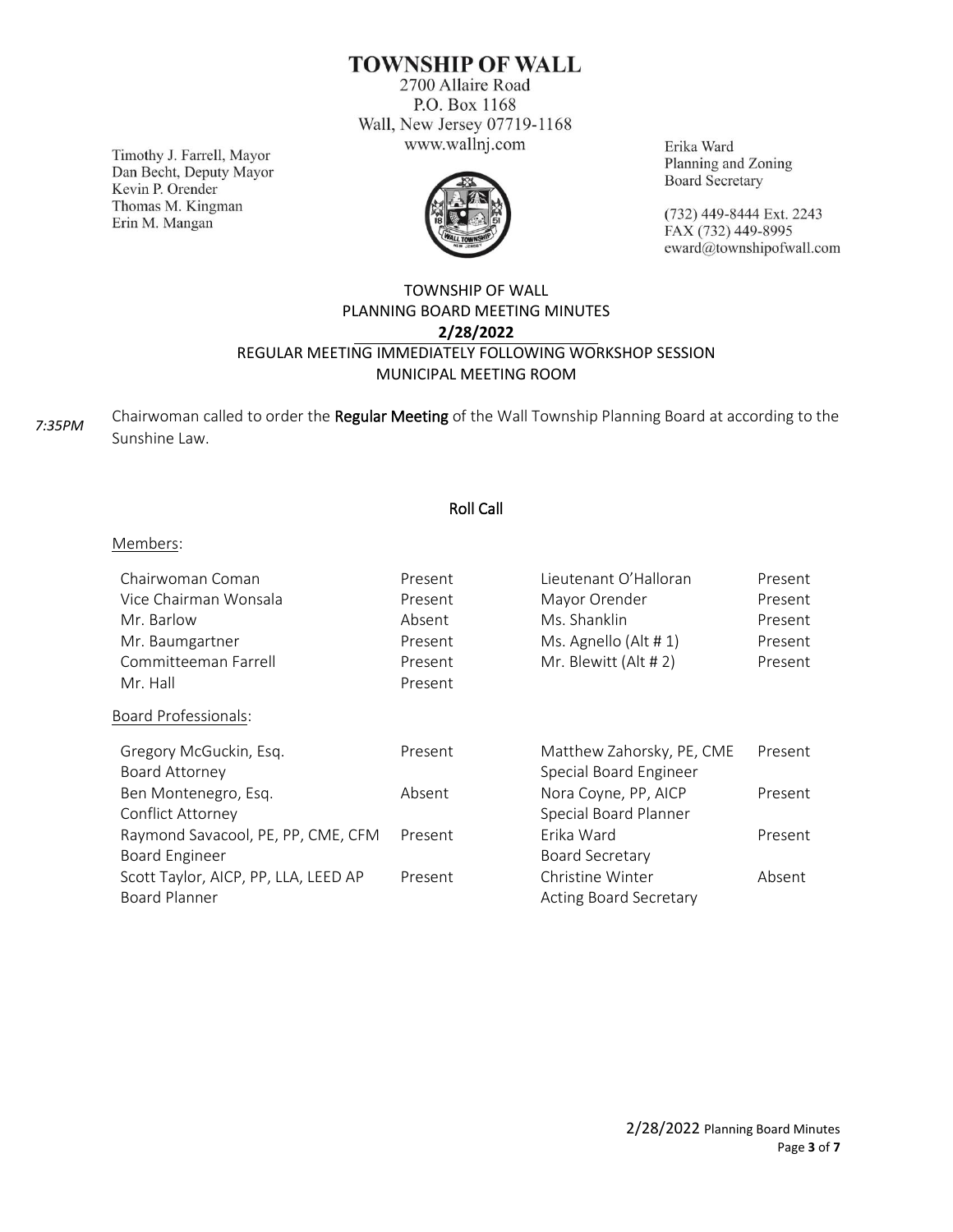#### **New and Carried Applications**

#### **PB#2-2022- Poppy Properties**

Block(s):230 Lot(s):6 Zone:R-10

Address: 2907 McKinley Avenue Application Deemed Complete: 1/10/2022

Application Type: Minor Subdivision

Applicant is seeking to subdivide the property into two single family residential lots.

For the Applicant

- **Charlie Shaw, Esq., Attorney**
- **Joseph Kociuba, Engineer**

#### From the Public

• No objectors appeared with respect to the application.

#### Summary

The applicant wants to subdivide his 20,000 sqft. lot into two single family residential lots. There will be no variances and will be fully conforming.

**Decision** 

- Motion: Mr. Baumgartner
- Second: Ms. Shanklin
- Roll Call:

| Chairwoman Coman      | Yea | Lieutenant O'Halloran | Recused |
|-----------------------|-----|-----------------------|---------|
| Vice Chairman Wonsala | Үеа | Mayor Orender         | Yea     |
| Mr. Barlow            | Yea | Ms. Shanklin          | Yea     |
| Mr. Baumgartner       | Yea | Ms. Agnello (Alt #1)  | Recused |
| Committeeman Farrell  | Yea | Mr. Blewitt (Alt #2)  | Yea     |
| Mr. Hall              | Yea |                       |         |
|                       |     |                       |         |

| Chairwoman Coman<br>Yea<br>Lieutenant O'Halloran    | Recused |
|-----------------------------------------------------|---------|
| Vice Chairman Wonsala<br>Mayor Orender<br>Yea       | Yea     |
| Mr. Barlow<br>Ms. Shanklin<br>Yea                   | Yea     |
| Ms. Agnello (Alt #1)<br>Mr. Baumgartner<br>Yea      | Recused |
| Mr. Blewitt (Alt #2)<br>Committeeman Farrell<br>Үеа | Yea     |

• Application approved with conditions.

# **PB#5-2022- The Arc of Monmouth Inc.**

Block(s): 930 Lot(s): 51.02 Zone: OR-10 Address: 1345 Campus Parkway Unit A4-A16 Application Deemed Complete: 1/19/2022 Application Type: Major Preliminary and Final Site Plan

Applicant is seeking a change of use of approximately 28,874 square feet to use the existing building for services for the elderly and people with disablities.

For the Applicant

- **Rich McOmber, Esq., Attorney**
- **Leslie Heller, Director of Adult Services & Transportation at the Arc of Monmouth**
- **Edward Wilkes, Engineer**
- **Nicholas Graviano, Licensed Planner**

#### From the Public

• No objectors appeared with respect to the application.

#### Summary

The Arc of Monmouth will have programs to educate, teach problem solving and daily living skills for individuals with disabilities. They plan to have 13 vans and close parking stalls for individuals with mobility issues.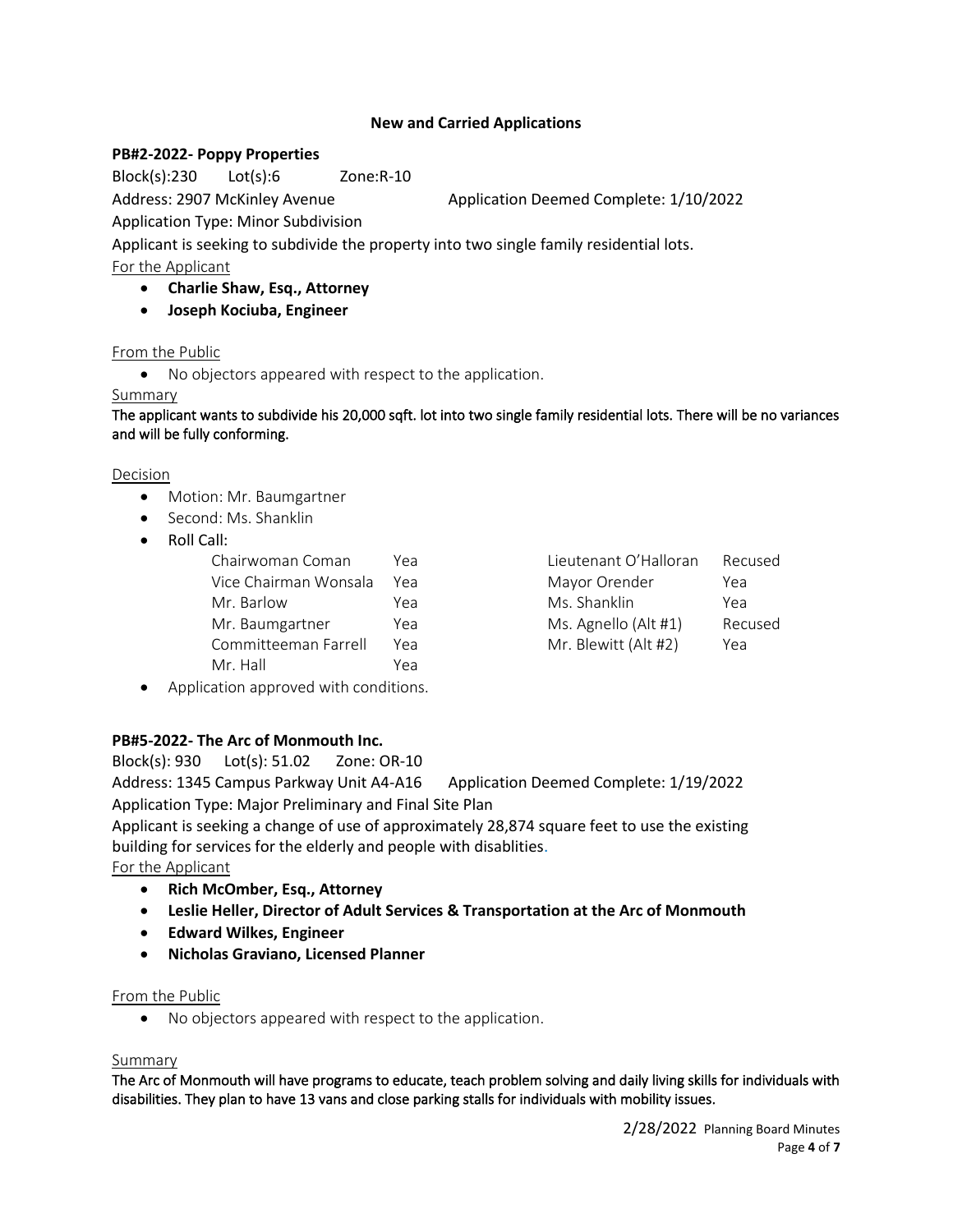#### Decision

- Motion: Mr. Barlow
- Second: Mr. Baumgartner
- Roll Call:

| Chairwoman Coman      | Үеа | Lieutenant O'Halloran | Үеа |
|-----------------------|-----|-----------------------|-----|
| Vice Chairman Wonsala | Үеа | Mayor Orender         | Yea |
| Mr. Barlow            | Yea | Ms. Shanklin          | Yea |
| Mr. Baumgartner       | Yea | Ms. Agnello (Alt #1)  | N/A |
| Committeeman Farrell  | Yea | Mr. Blewitt (Alt #2)  | N/A |
| Mr. Hall              | Yea |                       |     |

• Application approved with conditions.

#### **PB #5-2020 – ASP Wall, LLC**

Block(s): 917 Lot(s): 65 Zone: GI-5

Address: 5165 Belmar Blvd. Application Deemed Complete: 7/16/2020

Application Type: Preliminary and Final Site Plan

Applicant is seeking to construct six warehouse/office buildings.

For the Applicant

- **Ron Gasiorowski, Esq., Attorney**
- **Robert Espasa, Civil Engineer**
- **John Rea, Traffic Consultant**
- **Tim Lurie, Licensed Planner**
- **Gordon Gemma, Licensed Planner**
- **Michael James Monroe, Architect**

From the Public

- Matthew Dolan, Esq representing Wall Herald Corp
- Chris Glowacki, Homeowner of adjacent property (resident)

#### **Summary**

Applicant is seeking to construct a warehouse and office buildings. Visibility is a concern since they are located next to an airport. There were changes made to the plans which the professionals were unaware of. The applicant requested to be carried to 6/20/2022. The Board members agreed to carrying the application to give more time to the applicant to be better prepared.

Decision

- Motion: Mr. Hall
- Second: Mr. Barlow
- Roll Call:

| Chairwoman Coman      | Yea |
|-----------------------|-----|
| Vice Chairman Wonsala | Yea |
| Mr. Barlow            | Yea |
| Mr. Baumgartner       | Yea |
| Committeeman Farrell  | Yea |
| Mr. Hall              | Үеа |

| Chairwoman Coman      | Yea | Lieutenant O'Halloran | Yea |
|-----------------------|-----|-----------------------|-----|
| Vice Chairman Wonsala | Yea | Mayor Orender         | Yea |
| Mr. Barlow            | Yea | Ms. Shanklin          | Yea |
| Mr. Baumgartner       | Yea | Ms. Agnello (Alt #1)  | N/A |
| Committeeman Farrell  | Үеа | Mr. Blewitt (Alt #2)  | N/A |

*Carried to 6/20/2022 with noticing required*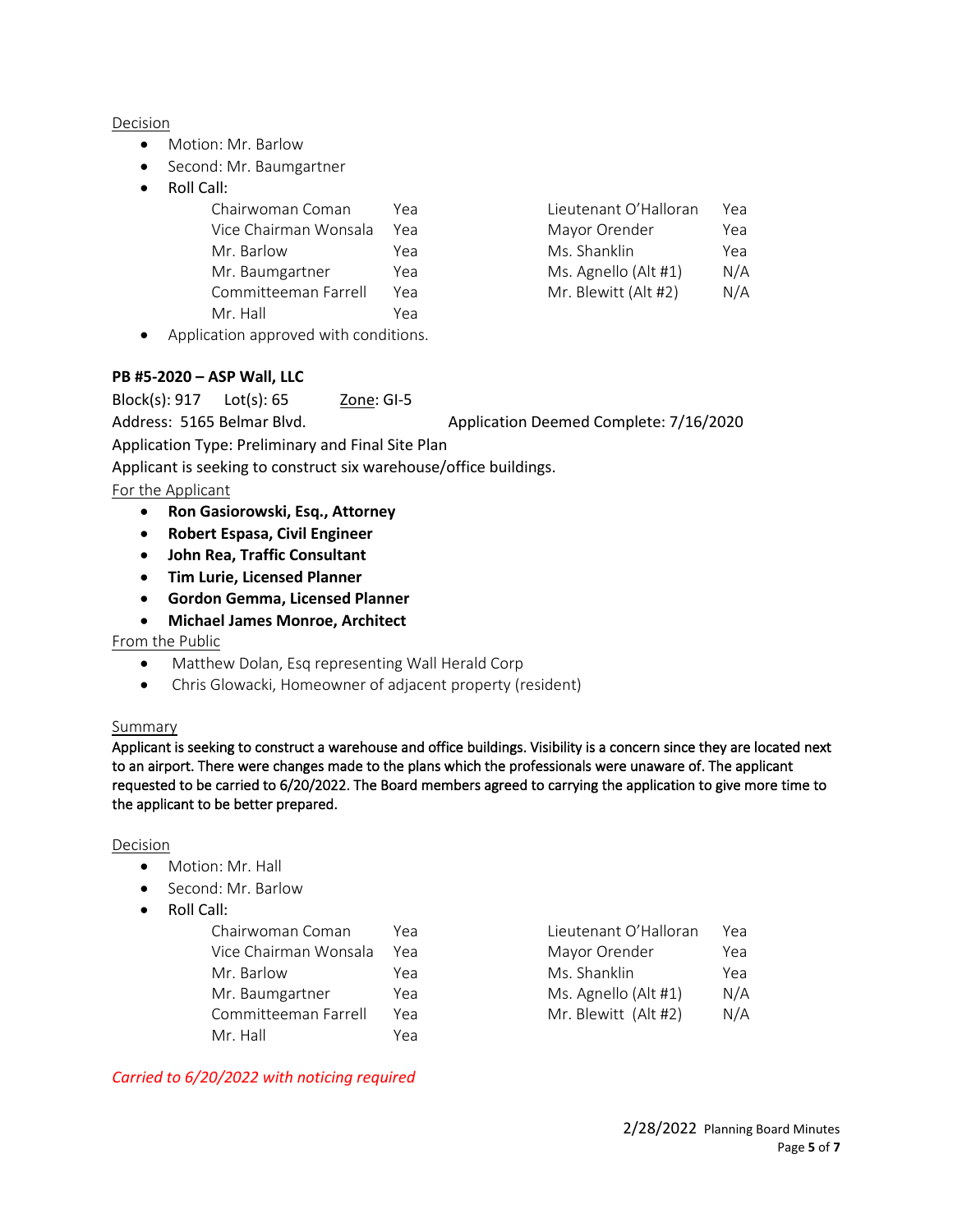#### **PB # 9-2021 – Wall Owner, LLC**

Block(s): 922 Lot(s): 5 Zone: OR-10 & GI-10

Address: 1875 Highway 34 Application Deemed Complete: 6/1/2021

Application Type: Preliminary and Final Site Plan with Conditions

Applicant is seeking to construct a warehouse and non-store retailer complex with associated site improvements.

*Carried to 4/25/2022 with noticing required*

#### **Resolutions**

### **PB # 15-2021 – Target Corp.**

Block(s): 88, Lot(s): 4, 5 Address: 1825 & 1821 Highway 35 Decision

- Motion: Mr. Hall
- Second: Ms. Shanklin
- Roll Call:

| Chairwoman Coman      | Үеа | Lieutenant O'Halloran | Yea |
|-----------------------|-----|-----------------------|-----|
| Vice Chairman Wonsala | Үеа | Mayor Orender         | N/A |
| Mr. Barlow            | Yea | Ms. Shanklin          | Yea |
| Mr. Baumgartner       | N/A | Ms. Agnello (Alt #1)  | Yea |
| Committeeman Farrell  | N/A | Mr. Blewitt (Alt #2)  | Yea |
| Mr. Hall              | Үеа |                       |     |
|                       |     |                       |     |

| Lieutenant O'Halloran | Yea |
|-----------------------|-----|
| Mayor Orender         | N/A |
| Ms. Shanklin          | Yea |
| Ms. Agnello (Alt #1)  | Yea |
| Mr. Blewitt (Alt #2)  | Yea |

• Resolution Adopted as written

# **PB # 18-2021 – Two Jay Realty, LLC**

Block(s): 811.10 Lot(s): 17.01 Address: 2415 Highway 35 Decision

- Motion: Ms. Shanklin
- Second: Vice Chairman Wonsala
- Roll Call:

| Chairwoman Coman      | Yea | Lieutenant O'Halloran | Yea |
|-----------------------|-----|-----------------------|-----|
| Vice Chairman Wonsala | Үеа | Mayor Orender         | Yea |
| Mr. Barlow            | N/A | Ms. Shanklin          | Yea |
| Mr. Baumgartner       | Yea | Ms. Agnello (Alt #1)  | Yea |
| Committeeman Farrell  | Yea | Mr. Blewitt (Alt #2)  | Yea |
| Mr. Hall              | N/A |                       |     |
|                       |     |                       |     |

• Resolution Adopted as written

| Lieutenant O'Halloran | Yea |
|-----------------------|-----|
| Mayor Orender         | Yea |
| Ms. Shanklin          | Yea |
| Ms. Agnello (Alt #1)  | Yea |
| Mr. Blewitt (Alt #2)  | Yea |

#### Other Business

**Ordinance No. 12-2022-** Repealing Ordinance No. 17-2020 to reinstate the former zoning of R-30 to Block 909 Lot(s) 1 and 6- 5006 Marshall Road.